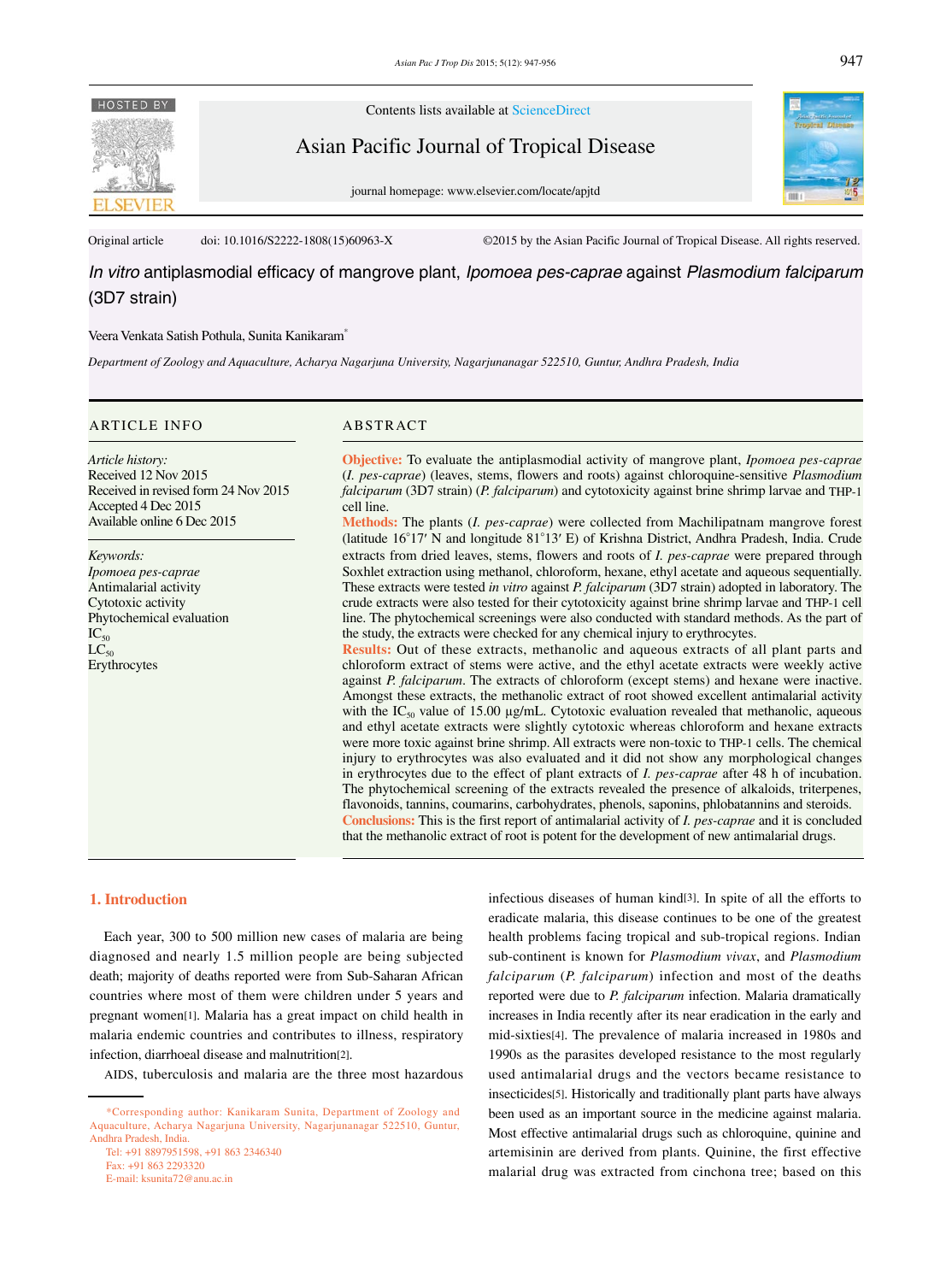structure, chloroquine and primaquine were synthesized. The other effective drug, artemisinin was extracted from Chinese herbal tree *Artemisia annua* in 1972[6].

 The first effective drug is chloroquine and its resistance was reported in 1957, consequently distributed all over the world and reported from India in 1976. Due to the presence of resistance, the most malaria endemic countries had stopped using chloroquine as the first line treatment for malaria[7]. Recently, artemisinin and its derivates are being used as the first line treatment according to the World Health Organization proceedings of malaria treatment. Unluckily, artemisinin-resistant strains have been reported from Thai-Cambodia in 2009 and hasten the need for new antimalarials[8]. Hence, there is an urgent need for developing novel, well-tolerated antimalarial drugs for the treatment of malaria due to the difficulty of creating efficient vaccines and also drug resistance of existing antimalarial drugs[9].

 Thus, artemisinin and its derivatives are now recommended by World Health Organization worldwide, in combination with other drugs such as lumefantrine, amodiaquine, mefloquine, sulphadoxinepyrimethamine as the first line treatment of malaria[10]. This fact has encouraged the continuing search for new natural product-derived antimalarial drugs. Several plants are used in traditional medicine for the treatment of malaria and fever in malaria endemic areas[11].

 The mangrove plants are specially adopted from woody plants grown interface between land and sea environmental conditions which are tremendously diverse from terrestrial ones[12]. It is surmised that mangrove plants have different characteristics from those of terrestrial plants and therefore they might produce different types of bioactive compound such as alkaloids, tannins, coumarins, phenols *etc*. Many researchers have reported several biological activities of mangrove plants such as antiplasmodial, antibacterial, antifungal, antiviral, antioxidant, antitumor and anticancer activities[13-18].

 The plant in the present study is *Ipomoea pes-caprae* (Linn.) (*I. pes-caprae*) which is a mangrove plant commonly known as beach morning glory belonging to Convolvulaceae family. *I. pescaprae* favorably grows in tropical and sub-tropical mangrove forests[19]. The aim of the present study was to evaluate the *in vitro* antiplasmodial activity and *in vivo* and *in vitro* cytotoxicity of methanol, chloroform, hexane, ethyl acetate and aqueous extracts from leaves, stems, flowers and roots of *I. pes-caprae*.

## **2. Materials and methods**

#### *2.1. Collection of plant materials*

 Fresh samples of leaves, stems, roots and flowers from *I. pescaprae* were collected from Machilipatnam mangrove forest (latitude 16°17′ N and longitude 81°13′ E) of Krishna District, Andhra Pradesh, India. The mangrove plant (*I. pes-caprae*) was deposited in the Department of Botany, Acharya Nagarjuna University and voucher specimen was also maintained. All the collected plant parts were washed thrice with tap water and twice with distilled water to remove the adhering salts and other associated animals. The authentication of the plant species was done by Prof. K. Khasim, Department of Botany, Acharya Nagarjuna University, Guntur, Andhra Pradesh, India.

#### *2.2. Extract preparation*

 Shade-dried plant samples were subjected to 90% of different organic solvents (methanol, chloroform, hexane, ethyl acetate and water) at 50–60 °C in a Soxhlet apparatus. After complete extraction, the filtrates were concentrated one by one in rotary vacuum evaporator and then freeze-dried (80 °C) to obtain solid residue. The extraction percentage was deliberated by using the following formula:

Percentage of extraction =  $\frac{\text{Weight of the extract (g)}}{\text{Weight of the plant sample (g)}} \times 100$ 

 The extracts of plant were screened for the presence of phytochemical constituents by following the methods of Ravikumar *et al*.[20]. The plant extracts were dissolved in dimethyl sulphoxide (DMSO) (50 mg/mL) and in double distilled water (50 mg/mL), and filtered through Millipore sterilized filters (mesh 0.20 μm). The filtrate was used for testing at different concentrations of 200, 100, 50, 25 and 12.5 µg/mL. The standard drug (chloroquine) was dissolved in distilled water.

# *2.3. Parasite cultivation*

 The plant extracts were screened for antiplasmodial activity against chloroquine-sensitive *P. falciparum* (3D7 strain). *P. falciparum* strain was obtained from ongoing cultures in the laboratory. They were cultured according to the method of Trager in candle jar desiccator[21]. Then the *P. falciparum* culture was further cultivated in human  $O^{Rh+}$  red blood cells using Roswell Park Memorial Institute 1640 medium (Sigma Laboratories Private Limited, Mumbai, India) supplemented with  $O^{Rh+}$  serum (10%), 5% sodium bicarbonate and 50 µg/mL of gentamycin sulfate. Hematocrits were adjusted at 2% and cultures of parasite were used when they exhibited 2% parasitemia[21].

# *2.4. In vitro antimalarial screening*

 The *P. falciparum* malaria parasite culture suspension of 3D7 (synchronized with 5% sorbitol to ring stage) was seeded (200  $\mu$ L/ well) in 96-well tissue culture plates. Plant extracts were added to the wells in microlitre to get different concentrations of extract (200, 100, 50, 25 and 12.5 µg/mL). Chloroquine-treated parasites were kept as positive control and DMSO-treated parasites were kept as negative control. The parasites were cultured for 30 h in candle jar desiccator. The cultures were incubated at 37 °C for 48 h in an atmosphere of  $2\%$  O<sub>2</sub>, 5% CO<sub>2</sub> and 93% N<sub>2</sub>. For 18 h before the termination of the assay,  $[^{3}H]$  hypoxanthine (0.5 µCi/well) was added to each well of 96-well plate. The effect of extracts in the cultures was evaluated by the measurement of  $[{}^3H]$  hypoxanthine incorporation into the parasite nucleic acids[22]. Each treatment had four replicates. At the end of the experiment, one set of the parasite infected red blood cells was collected from the wells and blood smears were prepared. These smears were fixed in methanol and air dried. The smears were stained with acridine orange stain. Stained smears were observed under UV illumination microscope (Carl Zeiss) for the confirmation of  $[^3H]$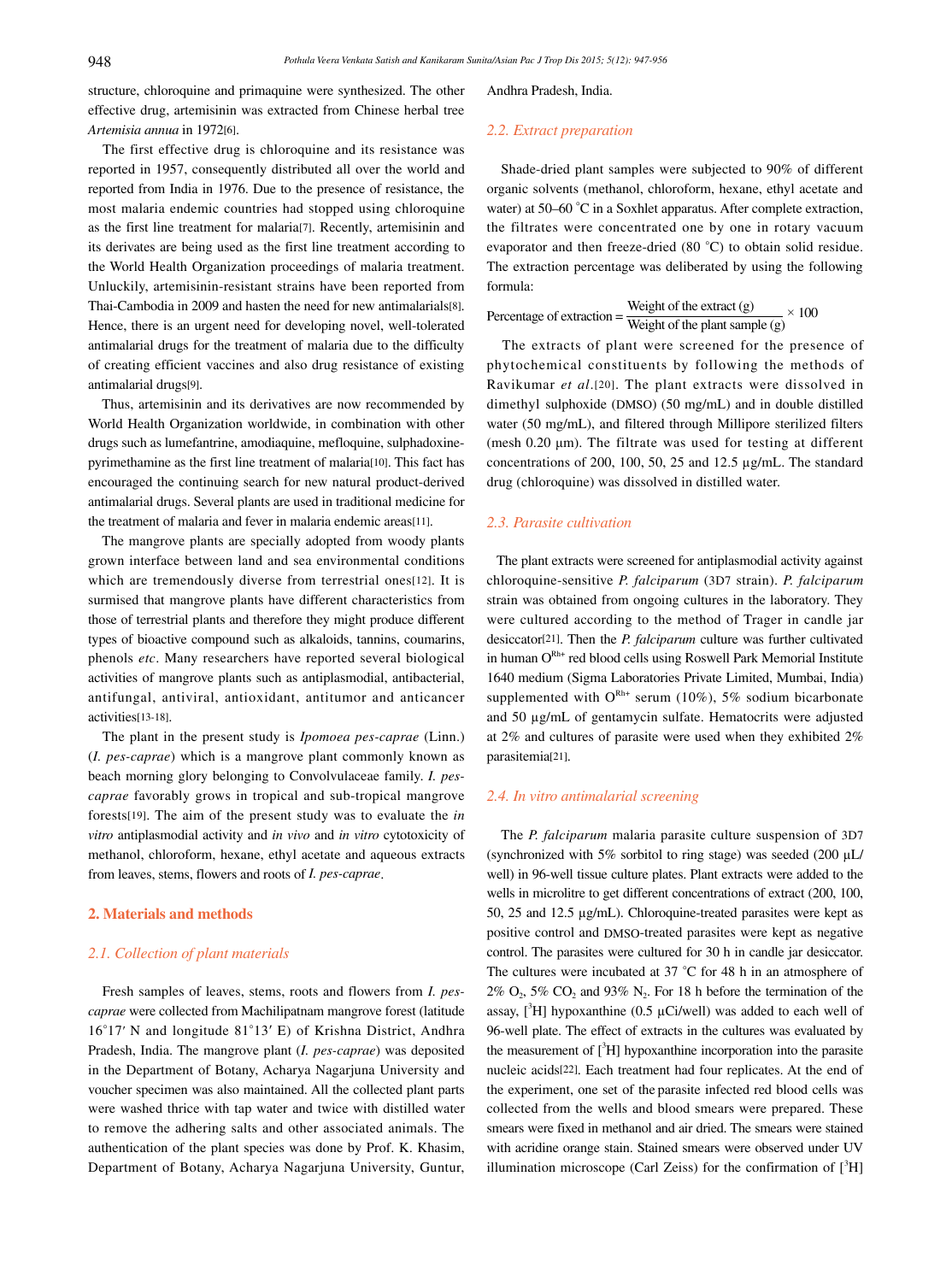hypoxanthine assay. The experiment was terminated and the cultures were frozen and stored at -20 °C. The parasites were harvested on glass filter papers using Nunc cell harvester and counts per minute (CPM) were recorded in gamma scintillation counter. Control readings were considered as 100% parasite growth and the parasite inhibition was calculated in plant extract treated wells. The parasite inhibition was calculated as follows:

Inhibition (%) =  $\frac{\text{Average CPM of control - Average CPM of plant extracts}}{\text{Average CPM of control}} \times 100$ 

The  $IC_{50}$  values were determined by plotting concentration of extract on X-axis and percentage of inhibition on Y-axis with dose response curves using Minitab 11.12. 32. bit software.

#### *2.5. Brine shrimp lethality bioassay*

 In this study, the eggs of *Artemia salina* were hatched for 24 h at room temperature (25–30 °C) in artificial sea water (20 g NaCl and 18 g table salt in 1 L of distilled water) to obtain nauplii (shrimp larvae). Test samples (methanol, chloroform, hexane, ethyl acetate and aqueous extracts of leaf, stem, flower and root of *I. pescaprae*) were dissolved in DMSO and added to the test tubes. Each test tube contained 4 mL of sea water with sample concentrations of 100, 200, 400, 600, 800, 1 000, 1 200, 1400, 1 600 and 1 800 µg/ mL in which the concentration of solvent (DMSO) should not be more than 5%, which do not have any destructive effects on the larvae. The same procedure was followed for the standard drug (chloramphenicol) and the final volume for each test tube was made up to 10 mL with artificial sea water with 10 living nauplii in each test tube. The control test tubes contained 10 living nauplii in 10 mL of artificial sea water. After 24 h, the test tubes were observed and the number of survived nauplii in each test tube was counted and the results were noted. The percentage of dead nauplii in the test and standard group was established by comparing with that of control group. The percentage of mortality was plotted against log concentrations and the  $LC_{50}$  was deliberated by analysis of dose-response logistic curves. The general toxicity activity was considered weak when the  $LC_{50}$  ranged from 500 to 1000  $\mu$ g/mL, moderate when the  $LC_{50}$  ranged from 100 to 500  $\mu$ g/mL and strong when the  $LC_{50}$  was  $\leq 100 \mu g/mL$ [23]. *In vivo* calculating formula of selectivity index (SI) was determined each extract as  $LC_{50}$  of brine shrimp/LC<sub>50</sub> of *P. falciparum*.

#### *2.6. Cytotoxicity of extracts on THP-1 monocyte cells*

 The assays were carried out using 96-well flat-bottom tissueculture plates. Cytotoxic properties of active plant extracts were assessed by functional assay using THP-1 cells[24]. The cells were cultured in Roswell Park Memorial Institute 1640 medium containing 10% fetal bovine serum, 0.21% sodium bicarbonate (Sigma) and 100 µg/mL penicillin and 50 μg/mL gentamicin (complete medium). Briefly, cells  $(0.2 \times 10^6 \text{ cells}/200 \text{ }\mu\text{L/well})$  were seeded into 96-well flat-bottom tissue-culture plates in complete medium. Drug solutions (200, 100, 50, 25 and 12.5 µg/mL) were added after 24 h of seeding and incubated for 48 h in a humidified atmosphere at 37 °C and 5%  $CO<sub>2</sub>$ . DMSO as a negative inhibitor and ellipticine as a positive inhibitor were kept as a negative and positive

control. At the end of the experiment, 10 μL of a stock solution of 3-(4,5-dimethylthiazol-2-yl)-2,5-diphenyltetrazolium bromide (MTT; 5 µg/mL in phosphate-buffered saline) was added to each well, gently mixed, and incubated for another 4 h. After spinning, the plate was centrifuged at 1 500 r/min for 5 min and the supernatant was discarded, subsequently added 100 μL of DMSO (stopping agent). After the formation of formazan, it was read on a micro-titer plate reader (VersaMax tunable multiwell plate reader) at 570 nm and the percentage of cell viability was calculated using the following formula[25]. The SI of *in vitro* toxicity was calculated for each extract as the  $IC_{50}$  of THP-1 cells/IC<sub>50</sub> of *P. falciparum*.

Cell viability (%) =  $\frac{\text{Mean absorbance in test wells}}{\text{Mean absorbance in control wells}} \times 100$ 

The  $IC_{50}$  values were determined by plotting the concentration of extract on X-axis and the percentage of cell viability on Y-axis with dose-response curves using Minitab 11.12. 32. bit software.

# *2.7. Chemical injury to erythrocytes*

 To evaluate the chemical injury to erythrocytes that were attributed to the extract, 200 μL of erythrocytes were incubated with 200  $\mu$ g/mL of the extract, a dose equal to the highest dose used in the antiplasmodial assay. The conditions of the experiment were continued as in the case of antiplasmodial assay. After 48 h of incubation, the assay was terminated and thin blood smears were prepared and fixed in methanol and air dried. These smears were stained with Giemsa stain and observed for morphological variations of erythrocytes under high-power light microscope. These morphological findings were compared with the normal erythrocytes of the control group[20].

# *2.8. Statistical analysis*

 The mean and SD of the treated and control group were calculated at 95% confidence interval (*CI*) levels. The results were analyzed statistically using two-tailed student's *t*-test (Minitab 11.12. 32. bit software) to identify the differences between treated group and control group. The data were considered significant at *P <* 0.05 and *P <* 0.01.

#### **3. Results**

 The weights of leaves, stems, flowers and roots extracts in methanol, chloroform, hexane, ethyl acetate and aqueous respectively were shown as follows: 2.43, 17.54, 11.31, 0.72, 1.63 g; 5.21, 16.14, 10.52, 1.08, 0.97 g; 4.51, 7.66, 15.08, 2.33, 0.54 g and 2.36, 8.00, 6.21, 0.47, 1.22 g. The percentage yields of extracts ranged from 0.94% to 35.08% and were represented in Table 1. It revealed that chloroform extract of leaf (35.08%) showed maximum yield followed by chloroform extract of stems (32.28%). The phytochemical studies revealed that the methanol, chloroform, hexane, ethyl acetate and aqueous extracts of leaves, stems, flowers and roots of *I. pes-caprae* had a variety of phytochemical constituents, namely, alkaloids, triterpenes, flavonoids, tannins, coumarins, carbohydrates, phenols, saponins, phlobatannins and steroids (Table 2).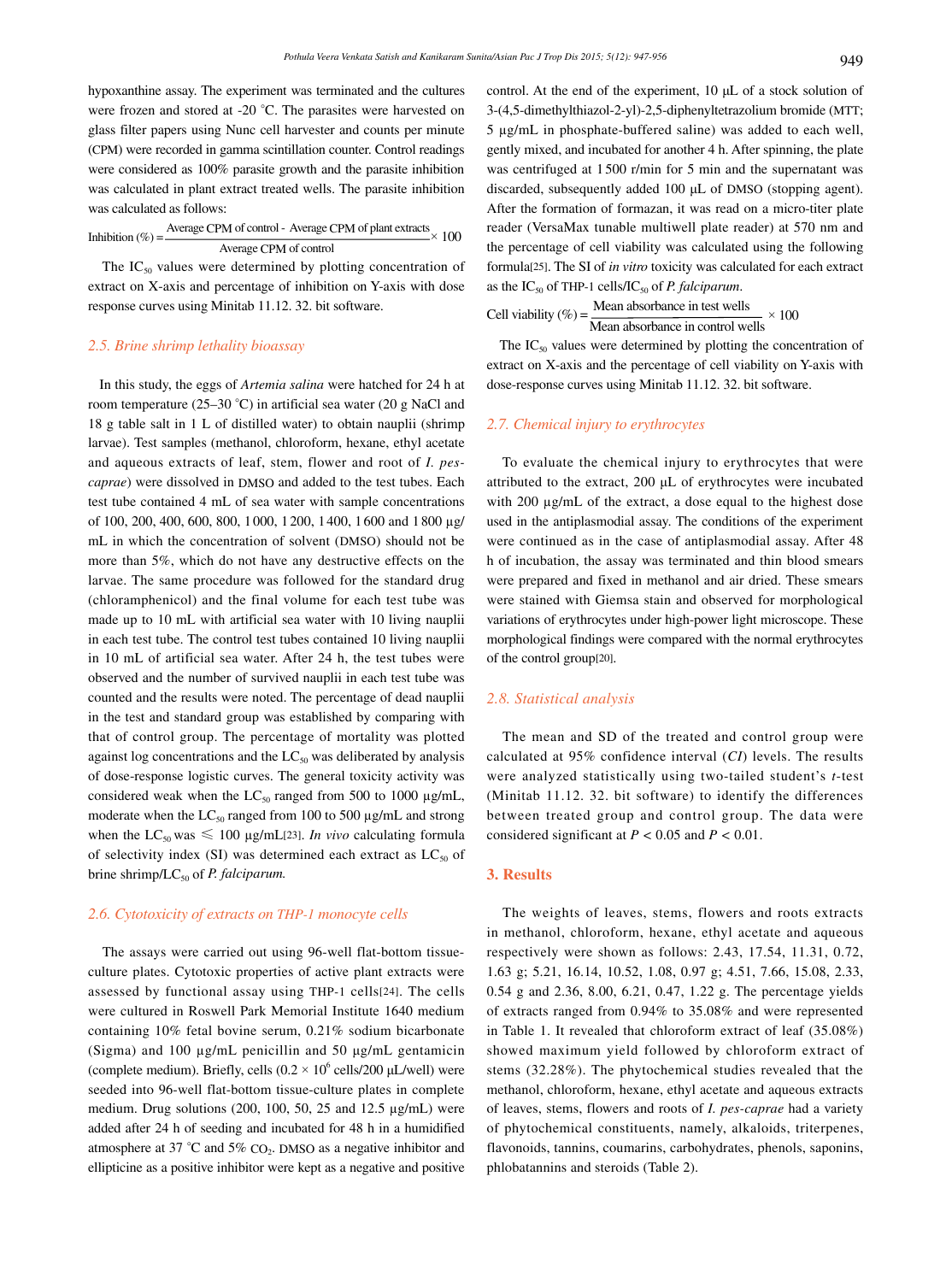# **Table 1**

Weight and percentage of yield of different crude extracts from *I. pes-caprae*.

| Plant parts    | Extracts      |         | Weight of plant Weight of extract | Yield  |
|----------------|---------------|---------|-----------------------------------|--------|
|                |               | part(g) | yield (g)                         | $(\%)$ |
| Leaves         | Methanol      | 50      | 2.43                              | 4.86   |
|                | Chloroform    | 50      | 17.54                             | 35.08  |
|                | Hexane        | 50      | 11.31                             | 22.64  |
|                | Ethyl acetate | 50      | 0.72                              | 1.44   |
|                | Aqueous       | 50      | 1.63                              | 3.26   |
| <b>Stems</b>   | Methanol      | 50      | 5.21                              | 10.42  |
|                | Chloroform    | 50      | 16.14                             | 32.28  |
|                | Hexane        | 50      | 10.52                             | 21.04  |
|                | Ethyl acetate | 50      | 1.08                              | 2.16   |
|                | Aqueous       | 50      | 0.97                              | 1.94   |
| <b>Flowers</b> | Methanol      | 50      | 4.51                              | 9.02   |
|                | Chloroform    | 50      | 7.66                              | 15.32  |
|                | Hexane        | 50      | 15.08                             | 30.16  |
|                | Ethyl acetate | 50      | 2.33                              | 4.66   |
|                | Aqueous       | 50      | 0.54                              | 1.08   |
| Roots          | Methanol      | 50      | 2.36                              | 4.72   |
|                | Chloroform    | 50      | 8.00                              | 16.00  |
|                | Hexane        | 50      | 6.21                              | 12.42  |
|                | Ethyl acetate | 50      | 0.47                              | 0.94   |
|                | Aqueous       | 50      | 1.22                              | 2.44   |

 In the present study, crude extracts of methanol, hexane, chloroform, ethyl acetate and aqueous from leaves, stems, flowers and roots of *I. pes-caprae* were evaluated for their antimalarial potencies. The  $IC_{50}$  values of the tested plant extracts against *P*. *falciparum* were listed in Table 3. The *in vitro* antiplasmodial activity of biological active substances was categorized into four groups based on  $IC_{50}$  value *i.e.*, < 5 µg/mL (very active), 5–50  $\mu$ g/mL (active), 50–100  $\mu$ g/mL (weakly active) and > 100  $\mu$ g/mL (inactive)[20].

Based on above categorization, the  $IC_{50}$  value of the methanol, aqueous, ethyl acetate extracts of leaves, stems, flowers and roots along with chloroform extract of stems of *I. pes-caprae* showed a range (IC<sub>50</sub> = 15.00–78.67  $\mu$ g/mL) of inhibitory concentrations against chloroquine sensitive *P. falciparum* strain. The methanolic extracts of leaves, stems, flowers and roots, aqueous extracts of leaves, stems and roots, ethyl acetate extracts of stems and chloroform extracts of stems showed  $IC_{50}$ value of < 50 µg/mL. Among these, methanolic extracts of root showed excellent antiplasmodial activity ( $IC_{50} = 15.00 \text{ µg/mL}$ ) followed by methanolic extract of stems (IC<sub>50</sub> = 18.67  $\mu$ g/mL). The microscopic observation of inhibition of *P. falciparum* to methanol extract treatment (200 µg/mL) was shown in Figure 1.

#### **Table 2**

Preliminary phytochemical constituents of *I. pes-caprae* in different extracts of leaf, stem, flower and root.

| Tested         |        |                          | Leaves |             |          |        | Stems |    |    |                |       | Flowers |           |        |        |           | Roots |        |    |
|----------------|--------|--------------------------|--------|-------------|----------|--------|-------|----|----|----------------|-------|---------|-----------|--------|--------|-----------|-------|--------|----|
| compounds      | ME     |                          |        | CH HE EA AQ | ME CH HE |        |       | EA | AQ | ME CH          |       | HE      | EA        | AQ     | ME     | <b>CH</b> | HE    | EA     | AQ |
| Alkaloids      | $\div$ |                          |        |             |          |        |       |    |    | $\overline{+}$ |       |         |           | $+$    | $^{+}$ |           |       |        |    |
| Coumarins      |        |                          |        |             |          |        |       |    |    |                |       |         |           |        |        |           |       |        |    |
| Carbohydrates  | $^{+}$ | $\overline{\phantom{a}}$ |        |             | $^{+}$   | $^{+}$ |       |    |    |                |       |         | $\ddot{}$ | $^{+}$ |        |           |       |        |    |
| Phenols        | $^{+}$ | $\overline{\phantom{0}}$ |        |             |          |        |       |    |    |                |       |         | $\ddot{}$ | $+$    | $^{+}$ |           |       | $^{+}$ |    |
| Saponins       | $^{+}$ |                          |        |             |          |        |       |    |    |                |       |         |           |        | $^{+}$ |           |       |        |    |
| <b>Tannins</b> |        |                          |        |             |          |        |       |    |    |                |       |         |           | $+$    |        |           |       |        |    |
| Flavanoids     |        |                          |        |             |          |        |       |    |    |                |       |         |           |        |        |           |       |        |    |
| Terpenoids     | $^{+}$ |                          |        |             |          |        |       |    |    |                |       |         |           |        |        |           |       |        |    |
| Phlobatannins  |        |                          |        |             |          |        |       |    |    |                |       |         |           |        |        |           |       |        |    |
| Steroids       |        |                          |        |             |          |        |       |    |    |                | $\pm$ | $^{+}$  |           |        |        |           |       |        |    |

+: Present; -: Absent. ME: Methanol; CH: Chloroform; HE: Hexane; EA: Ethyl acetate; AQ: Aqueous.

#### **Table 3**

Antiplasmodial activity against *P. falciparum* (3D7 strain) of different crude extracts from *I. pes-caprae*.

|              | Plant parts Extracts |                               |                               | Percentage of inhibition      |                               |                               | $IC_{50} (\mu g/mL) (95\% CI)$    |
|--------------|----------------------|-------------------------------|-------------------------------|-------------------------------|-------------------------------|-------------------------------|-----------------------------------|
|              |                      | $12.5 \mu g/mL$               | $25 \mu g/mL$                 | $50 \mu g/mL$                 | $100 \mu g/mL$                | $200 \mu g/mL$                |                                   |
| Leaves       | <b>ME</b>            | $13.33 \pm 1.53$              | $37.27 \pm 0.46$              | $72.67 \pm 2.57$ <sup>*</sup> | $80.57 \pm 2.38$ <sup>*</sup> | $96.10 \pm 1.85$ <sup>*</sup> | $34.00 \pm 1.00 (31.51 - 36.48)$  |
|              | <b>CH</b>            | $4.23 \pm 0.92$ <sup>*</sup>  | $11.37 \pm 1.40^{\circ}$      | $29.33 \pm 0.58$ <sup>*</sup> | $44.47 \pm 1.27$ <sup>*</sup> | $67.07 \pm 3.10^{\circ}$      | $125.33 \pm 2.52$ (119.08-131.58) |
|              | HE                   | $1.17 \pm 0.15$ <sup>*</sup>  | $4.23 \pm 0.80^*$             | $14.30 \pm 0.60^*$            | $21.00 \pm 4.00^*$            | $42.57 \pm 2.40^*$            | > 200                             |
|              | EA                   | $7.03 \pm 0.30^*$             | $17.17 \pm 2.02^*$            | $42.23 \pm 0.40^*$            | $62.30 \pm 2.52$ <sup>*</sup> | $77.93 \pm 2.57$ <sup>*</sup> | $69.67 \pm 2.08$ (64.50-74.84)    |
|              | AQ                   | $6.57 \pm 0.70^{\circ}$       | $14.10 \pm 1.01^*$            | $56.03 \pm 0.06^*$            | $82.03 \pm 3.49$ <sup>*</sup> | $91.08 \pm 3.50^*$            | $46.33 \pm 1.53$ (42.54-50.13)    |
| <b>Stems</b> | ME                   | $34.15 \pm 4.00^{\circ}$      | $64.19 \pm 6.03$ <sup>*</sup> | $85.31 \pm 5.29$ <sup>*</sup> | $90.33 \pm 5.51$ <sup>*</sup> | $98.05 \pm 0.08$ <sup>*</sup> | $18.67 \pm 1.53$ (14.87-22.46)    |
|              | <b>CH</b>            | $10.28 \pm 0.28$ <sup>*</sup> | $13.11 \pm 1.28$ <sup>*</sup> | $26.35 \pm 2.16$              | $41.13 \pm 1.56$ <sup>*</sup> | $63.45 \pm 4.21$ <sup>*</sup> | $23.00 \pm 2.00$ (18.03-27.97)    |
|              | HE                   | $2.29 \pm 0.50^{\circ}$       | $7.03 \pm 1.06^*$             | $17.28 \pm 2.28$ <sup>*</sup> | $31.26 \pm 1.75$ <sup>*</sup> | $54.19 \pm 0.19$ <sup>*</sup> | $178.67 \pm 1.53$ (174.87-182.46) |
|              | EA                   | $15.70 \pm 2.23$ <sup>*</sup> | $27.35 \pm 2.65$ <sup>*</sup> | $46.29 \pm 2.30^*$            | $78.17 \pm 1.26$ <sup>*</sup> | $84.30 \pm 2.70^*$            | $48.67 \pm 5.13 (35.92 - 61.41)$  |
|              | AQ                   | $11.32 \pm 1.29$ <sup>*</sup> | $29.24 \pm 3.55$ <sup>*</sup> | $46.25 \pm 2.26$              | $72.37 \pm 1.72$ <sup>*</sup> | $91.14 \pm 1.09$ <sup>*</sup> | $47.67 \pm 3.06$ (40.08-55.26)    |
| Flowers      | ME                   | $9.36 \pm 0.36^{\circ}$       | $16.00 \pm 2.65$ <sup>*</sup> | $60.47 \pm 1.00^*$            | $83.12 \pm 2.66$ <sup>*</sup> | $92.16 \pm 1.10^*$            | $42.00 \pm 2.08$ (37.16-47.50)    |
|              | <b>CH</b>            | $1.31 \pm 0.18$ <sup>*</sup>  | $7.46 \pm 2.30^{\circ}$       | $18.35 \pm 0.28$ <sup>*</sup> | $33.15 \pm 2.90^{\circ}$      | $56.44 \pm 2.63$ <sup>*</sup> | $174.00 \pm 7.51$ (155.69-192.98) |
|              | HE                   | $3.72 \pm 0.55$ <sup>*</sup>  | $9.41 \pm 1.03$ <sup>*</sup>  | $24.34 \pm 1.91$ <sup>*</sup> | $31.33 \pm 0.80^*$            | $43.41 \pm 2.14$ <sup>*</sup> | > 200                             |
|              | EA                   | $5.59 \pm 0.56$               | $16.50 \pm 2.49$ <sup>*</sup> | $38.22 \pm 2.62$ <sup>*</sup> | $57.49 \pm 4.66$ <sup>*</sup> | $78.42 \pm 1.06^*$            | $77.00 \pm 7.94 (57.28 - 96.72)$  |
|              | AQ                   | $13.05 \pm 0.65$ <sup>*</sup> | $24.31 \pm 2.60^{\degree}$    | $48.06 \pm 0.81$ <sup>*</sup> | $64.25 \pm 0.92$ <sup>*</sup> | $89.17 \pm 4.10^*$            | $55.67 \pm 4.51 (44.47 - 66.87)$  |
| Roots        | ME                   | $38.27 \pm 3.85$ <sup>*</sup> | $76.20 \pm 4.10^{\degree}$    | $87.16 \pm 3.60^*$            | $95.31 \pm 0.44$ <sup>*</sup> | $98.19 \pm 0.94$ <sup>*</sup> | $15.00 \pm 1.00$ (12.51-17.48)    |
|              | <b>CH</b>            | $2.12 \pm 0.22$ <sup>*</sup>  | $7.37 \pm 1.47$ <sup>*</sup>  | $16.50 \pm 2.10^*$            | $23.71 \pm 1.49$ <sup>*</sup> | $37.97 \pm 1.29$ <sup>*</sup> | > 200                             |
|              | HE                   | $0.00 \pm 0.00$               | $4.60 \pm 0.57$               | $11.71 \pm 0.70^*$            | $27.25 \pm 2.50^*$            | $47.45 \pm 1.79$ <sup>*</sup> | > 200                             |
|              | EA                   | $7.68 \pm 0.61$               | $15.20 \pm 2.59$ <sup>*</sup> | $38.78 \pm 0.50^*$            | $59.17 \pm 2.57$ <sup>*</sup> | $67.32 \pm 1.44$ <sup>*</sup> | $78.67 \pm 4.16 (68.32 - 89.01)$  |
|              | AQ                   | $12.36 \pm 2.28$              | $30.28 \pm 0.87$ <sup>*</sup> | $59.14 \pm 4.54$ <sup>*</sup> | $81.54 \pm 1.77$ <sup>*</sup> | $90.40 \pm 2.42$ <sup>*</sup> | $42.33 \pm 3.06$ (34.74-49.92)    |
| CQ           |                      |                               |                               |                               |                               |                               | $3.680 \pm 0.555$                 |

Values are represented as mean  $\pm$  SD of three replicates at 95% *CI*.  $: P < 0.001$ ,  $" : P < 0.05$  compared with DMSO control. CQ: Chloroquine; ME: Methanol; CH: Chloroform; HE: Hexane; EA: Ethyl acetate; AQ: Aqueous.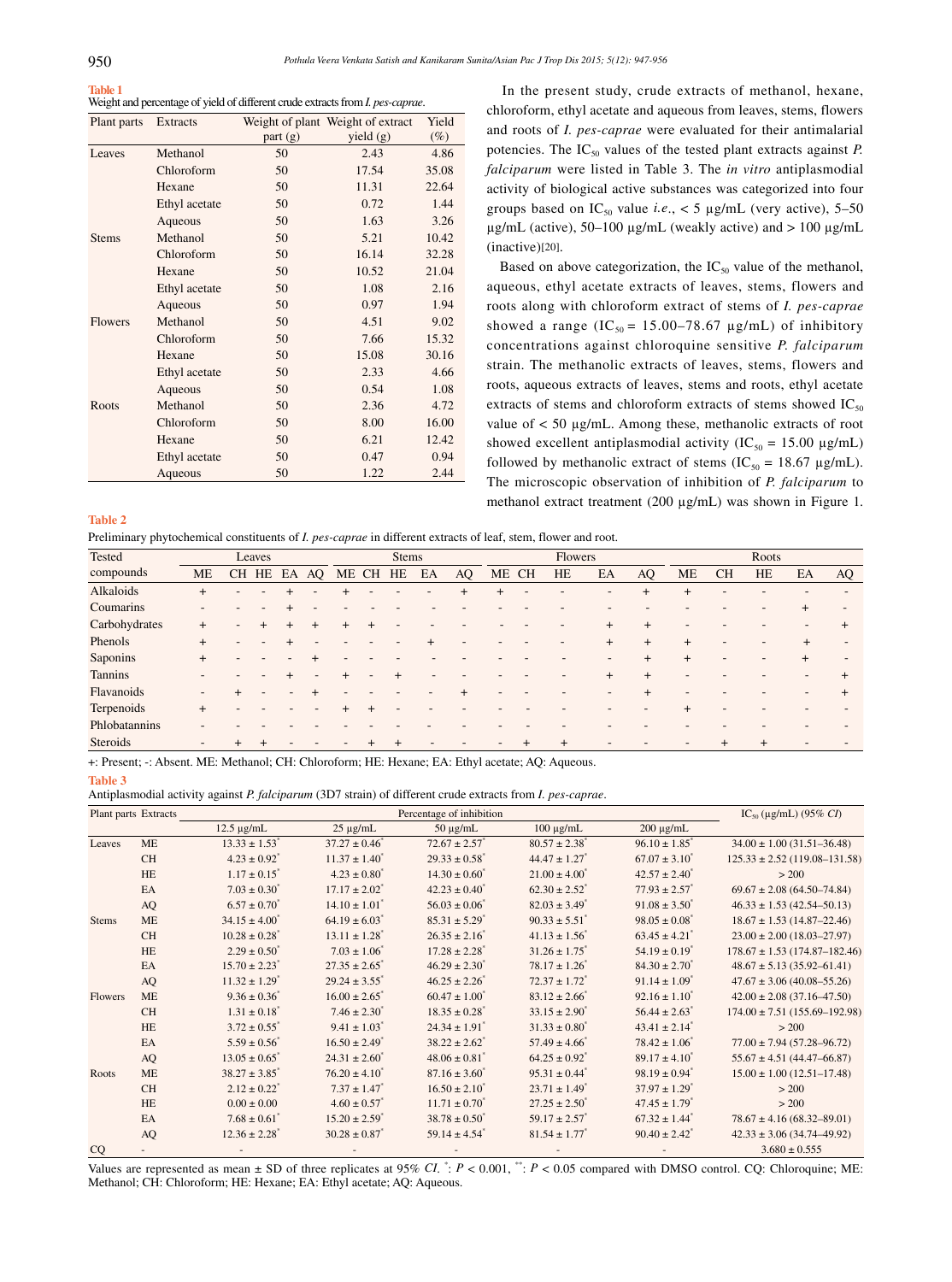The ethyl acetate extracts of leaves, flowers and roots, and aqueous extracts of flowers showed low antiplasmodial activity (IC<sub>50</sub> = 50–100 µg/mL). Moreover, the chloroform extracts of leaves, flowers and roots, and hexane extracts of leaves, stems, flowers and roots showed  $IC_{50}$  value > 100 µg/mL (Table 3). The CPM were represented in Figure 2 during the treatment of all the extracts at the highest concentration (200 µg/mL).

 The cytotoxic evaluation of different extracts of *I. pes-caprae* against brine shrimp (*Artemia salina*) showed LC<sub>50</sub> values ranging from 253.33 to 1437.00 µg/mL. The general toxicity activity was considered weak when the  $LC_{50}$  was between 500 and 1000  $\mu$ g/ mL, moderate when  $LC_{50}$  was between 100 and 500  $\mu$ g/mL and strong when the  $LC_{50}$  was  $\leq 100 \text{ µg/mL}$ [23]. Based on the above classification, out of the 20 tested extracts, 3 extracts exhibited moderate toxicity, while 17 extracts displayed weak toxicity. Amongst the tested extracts, none showed  $LC_{50}$  value of < 100  $\mu$ g/ mL. The SI was also calculated and most of the extracts showed SI value > 10 indicating that the extracts were safer for further studies (Table 4). The cytotoxicity studies of twenty different extracts against THP-1 cell line showed  $IC_{50}$  values  $> 200 \mu g/mL$ . An extract was classified as non-toxic when the  $IC_{50}$  value was > 20 µg/mL. Based on the above, the plant extracts were not harmful for further studies. The SI was also calculated and listed in Table 5.

 The microscopic observation of uninfected erythrocytes incubated with the extracts of *I. pes-caprae* and uninfected erythrocytes from the blank column of the 96-well plate showed no morphological differences after 48 h of incubation (Figures 3 and 4).

#### **Table 4**

Cytotoxicity against brine shrimp larvae of different crude extracts from *I. pes-caprae*.

| Plant parts Extracts |           |                              |                 |                               |                                                                                                                         | Percentage of mortality                                                                            |                                                                                                                                                                                                                                                                |                                                                                                                 |                                       |                                                             | $LC_{50}$ (µg/mL) (95% CI)             | <b>SI</b> |
|----------------------|-----------|------------------------------|-----------------|-------------------------------|-------------------------------------------------------------------------------------------------------------------------|----------------------------------------------------------------------------------------------------|----------------------------------------------------------------------------------------------------------------------------------------------------------------------------------------------------------------------------------------------------------------|-----------------------------------------------------------------------------------------------------------------|---------------------------------------|-------------------------------------------------------------|----------------------------------------|-----------|
|                      |           | $100 \mu g/mL$               | $200 \mu g/mL$  | $400 \mu g/mL$                | $600 \mu g/mL$                                                                                                          | $800 \mu g/mL$                                                                                     |                                                                                                                                                                                                                                                                | 1000 μg/mL 1200 μg/mL 1400 μg/mL 1600 μg/mL                                                                     |                                       |                                                             |                                        |           |
| Leaves               | <b>ME</b> | $4.87 + 1.82^*$              |                 |                               | $10.75 \pm 1.40^*$ $17.23 \pm 1.12^*$ $37.44 \pm 1.10^*$ $73.52 \pm 2.67^*$                                             |                                                                                                    |                                                                                                                                                                                                                                                                | $95.27 \pm 2.57^*$ 100.00 $\pm$ 0.00 <sup>*</sup> 100.00 $\pm$ 0.00 <sup>*</sup> 100.00 $\pm$ 0.00 <sup>*</sup> |                                       |                                                             | $651.67 \pm 10.41 (625.81 - 677.52)$   | 19.00     |
|                      | <b>CH</b> |                              |                 |                               |                                                                                                                         | $18.48 \pm 1.28$ $38.42 \pm 2.41$ $81.53 \pm 6.86$ $90.40 \pm 2.21$ $98.08 \pm 0.94$ $8.04$        |                                                                                                                                                                                                                                                                | $100.00 \pm 0.00^*$ $100.00 \pm 0.00^*$ $100.00 \pm 0.00^*$ $100.00 \pm 0.00^*$                                 |                                       |                                                             | $253.33 \pm 11.02$ (226.97-281.70)     | 2.02      |
|                      | <b>HE</b> |                              |                 |                               |                                                                                                                         |                                                                                                    | $11.50 \pm 0.50^{\circ}$ $26.59 \pm 2.92^{\circ}$ $58.29 \pm 1.17^{\circ}$ $89.20 \pm 2.61^{\circ}$ $99.53 \pm 0.38^{\circ}$ $100.00 \pm 0.00^{\circ}$ $100.00 \pm 0.00^{\circ}$ $100.00 \pm 0.00^{\circ}$ $100.00 \pm 0.00^{\circ}$ $100.00 \pm 0.00^{\circ}$ |                                                                                                                 |                                       |                                                             | $348.33 \pm 7.64 (329.36 - 367.31)$    | 1.74      |
|                      | EA        |                              |                 |                               | $6.49 \pm 1.14^*$ $11.12 \pm 1.23^*$ $24.46 \pm 2.38^*$ $51.57 \pm 4.96^*$ $81.29 \pm 1.21^*$                           |                                                                                                    |                                                                                                                                                                                                                                                                | $99.33 \pm 0.46^*$ 100.00 $\pm$ 0.00 <sup>*</sup> 100.00 $\pm$ 0.00 <sup>*</sup> 100.00 $\pm$ 0.00 <sup>*</sup> |                                       |                                                             | $599.33 \pm 11.02$ (571.97-626.78)     | 8.60      |
|                      | AQ        | $0.00 \pm 0.00$              |                 |                               | $2.20 \pm 0.31^{\circ}$ $7.24 \pm 1.31^{\circ}$ $17.58 \pm 1.14^{\circ}$ $40.41 \pm 2.01^{\circ}$                       |                                                                                                    |                                                                                                                                                                                                                                                                | $78.30 \pm 7.84^*$ 99.23 $\pm$ 0.71 <sup>*</sup> 100.00 $\pm$ 0.00 <sup>*</sup> 100.00 $\pm$ 0.00 <sup>*</sup>  |                                       |                                                             | $851.00 \pm 17.7$ (807.10-894.90)      | 18.36     |
| <b>Stems</b>         | <b>ME</b> | $5.45 + 0.68$                |                 |                               | $13.36 \pm 2.85$ <sup>*</sup> $27.17 \pm 1.76$ <sup>*</sup> $54.42 \pm 2.02$ <sup>*</sup> $86.25 \pm 2.03$ <sup>*</sup> |                                                                                                    |                                                                                                                                                                                                                                                                | $98.42 \pm 1.37^*$ 100.00 $\pm$ 0.00 <sup>*</sup> 100.00 $\pm$ 0.00 <sup>*</sup> 100.00 $\pm$ 0.00 <sup>*</sup> |                                       |                                                             | $578.30 \pm 13.6 (519.60 - 637.00)$    | 30.97     |
|                      | <b>CH</b> | $0.00 \pm 0.00$              |                 |                               | $4.64 \pm 1.57$ <sup>*</sup> $9.50 \pm 2.02$ <sup>*</sup> $19.46 \pm 2.79$ <sup>*</sup> $33.43 \pm 1.15$ <sup>*</sup>   |                                                                                                    |                                                                                                                                                                                                                                                                | $64.33 \pm 0.90^*$ 93.36 $\pm 1.87^*$ 99.38 $\pm 0.18^*$ 100.00 $\pm 0.00^*$                                    |                                       |                                                             | $914.67 \pm 5.51 (900.99 - 928.35)$    | 39.76     |
|                      | <b>HE</b> | $3.60 \pm 1.26$              |                 |                               | $8.28 \pm 2.77$ <sup>*</sup> $15.46 \pm 3.02$ <sup>*</sup> $31.30 \pm 0.91$ <sup>*</sup> $69.56 \pm 4.48$ <sup>*</sup>  |                                                                                                    |                                                                                                                                                                                                                                                                | $99.21 \pm 0.30^*$ $100.00 \pm 0.00^*$ $100.00 \pm 0.00^*$ $100.00 \pm 0.00^*$                                  |                                       |                                                             | $699.00 \pm 6.56 (682.71 - 715.29)$    | 3.91      |
|                      | EA        | $5.48 \pm 0.80$              |                 |                               | $9.17 \pm 2.60^{\circ}$ $21.44 \pm 0.50^{\circ}$ $26.43 \pm 1.39^{\circ}$ $61.19 \pm 5.92^{\circ}$                      |                                                                                                    |                                                                                                                                                                                                                                                                | $99.05 \pm 0.09^*$ $100.00 \pm 0.00^*$ $100.00 \pm 0.00^*$ $100.00 \pm 0.00^*$                                  |                                       |                                                             | $737.70 \pm 19.70$ (688.80-786.50)     | 15.15     |
|                      | AO        | $0.00 \pm 0.00$              | $0.00 \pm 0.00$ |                               | $1.27 \pm 0.48^{\circ}$ 6.77 $\pm 0.67^{\circ}$ 14.89 $\pm 1.48^{\circ}$                                                |                                                                                                    |                                                                                                                                                                                                                                                                | $26.26 \pm 3.01^{\circ}$ $47.23 \pm 0.98^{\circ}$ $84.48 \pm 2.92^{\circ}$ $99.10 \pm 0.89^{\circ}$             |                                       |                                                             | $1216.00 \pm 5.29$ (1202.86-1229.14)   | 25.50     |
| <b>Flowers</b>       | <b>ME</b> | $2.29 \pm 0.29$ <sup>*</sup> |                 |                               |                                                                                                                         | $5.32 \pm 1.20^*$ 12.24 $\pm 2.02^*$ 23.27 $\pm 3.02^*$ 45.23 $\pm 1.91^*$                         |                                                                                                                                                                                                                                                                | $79.18 \pm 0.95^*$ 99.17 $\pm 0.20^*$ 100.00 $\pm 0.00^*$ 100.00 $\pm 0.00^*$                                   |                                       |                                                             | $825.67 \pm 6.66$ (809.13-842.21)      | 19.65     |
|                      | CH        | $3.66 \pm 1.31$              |                 |                               |                                                                                                                         | $7.44 \pm 1.36^{\circ}$ 12.29 $\pm 4.19^{\circ}$ 23.34 $\pm 2.74^{\circ}$ 58.40 $\pm 2.50^{\circ}$ |                                                                                                                                                                                                                                                                | $89.28 \pm 3.50^*$ $100.00 \pm 0.00^*$ $100.00 \pm 0.00^*$ $100.00 \pm 0.00^*$                                  |                                       |                                                             | $742.00 \pm 4.16 (724.09 - 759.91)$    | 4.26      |
|                      | <b>HE</b> | $11.91 \pm 1.86^*$           |                 |                               |                                                                                                                         | $23.23 \pm 3.14^*$ 44.20 $\pm 4.06^*$ 82.25 $\pm 1.89^*$ 99.14 $\pm 0.16^*$                        |                                                                                                                                                                                                                                                                | $100.00 \pm 0.00^*$ $100.00 \pm 0.00^*$ $100.00 \pm 0.00^*$ $100.00 \pm 0.00^*$                                 |                                       |                                                             | $427.67 \pm 15.70$ (388.68-466.66)     | 2.13      |
|                      | EA        | $5.21 \pm 1.03$              |                 |                               |                                                                                                                         | $8.38 \pm 1.14^*$ $18.36 \pm 2.63^*$ $33.45 \pm 1.94^*$ $71.61 \pm 3.82^*$                         |                                                                                                                                                                                                                                                                | $99.32 \pm 0.60^*$ 100.00 $\pm$ 0.00 <sup>*</sup> 100.00 $\pm$ 0.00 <sup>*</sup> 100.00 $\pm$ 0.00 <sup>*</sup> |                                       |                                                             | $685.33 \pm 7.02 (667.89 - 702.78)$    | 8.90      |
|                      | AO        | $0.00 \pm 0.00$              | $0.00 \pm 0.00$ |                               | $0.00 \pm 0.00$ $3.25 \pm 0.32^*$                                                                                       | $8.29 \pm 1.66^*$                                                                                  | $20.38 \pm 3.09$ <sup>*</sup>                                                                                                                                                                                                                                  |                                                                                                                 | $42.31 \pm 4.26^*$ $88.32 \pm 2.19^*$ | $99.37 \pm 0.54$                                            | $1230.67 \pm 10.07$ (1205.66-1255.67)  | 22.10     |
| Roots                | <b>ME</b> | $0.00 \pm 0.00$              | $0.00 \pm 0.00$ | $3.42 \pm 0.63$ <sup>*</sup>  | $7.76 \pm 1.50^{\circ}$                                                                                                 | $13.32 \pm 2.05$                                                                                   |                                                                                                                                                                                                                                                                | $27.29 \pm 3.16^{*}$ 59.38 $\pm 1.14^{*}$                                                                       |                                       | $87.50 \pm 4.83$ <sup>*</sup> 99.40 $\pm 1.12$ <sup>*</sup> | $1139.33 \pm 12.50$ (1108.27-1170.39)  | 75.95     |
|                      | <b>CH</b> | $0.00 \pm 0.00$              | $9.30 \pm 0.25$ | $17.52 \pm 1.25$ <sup>*</sup> | $29.45 \pm 4.07$ <sup>*</sup> 66.18 $\pm 1.99$ <sup>*</sup>                                                             |                                                                                                    | $99.31 \pm 0.44$ <sup>*</sup>                                                                                                                                                                                                                                  | $100.00 \pm 0.00^*$ $100.00 \pm 0.00^*$ $100.00 \pm 0.00^*$                                                     |                                       |                                                             | $715.00 \pm 15.00$ (677.74-752.26)     | 3.57      |
|                      | <b>HE</b> | $0.00 \pm 0.00$              | $0.00 \pm 0.00$ | $3.27 \pm 0.29$ <sup>*</sup>  | $8.68 \pm 1.26$                                                                                                         | $15.36 \pm 0.83$ <sup>*</sup>                                                                      | $28.26 \pm 0.79$ <sup>*</sup>                                                                                                                                                                                                                                  | $60.19 \pm 2.93$                                                                                                |                                       | $90.31 \pm 2.17^*$ $100.00 \pm 0.00^*$                      | $1135.67 \pm 7.09$ (1118.04-1153.29)   | 5.67      |
|                      | EA        | $0.00 \pm 0.00$              | $0.00 \pm 0.00$ | $0.00 \pm 0.00$               | $0.00 \pm 0.00$                                                                                                         | $4.53 \pm 1.44$ <sup>*</sup>                                                                       | $10.24 \pm 0.88$ <sup>*</sup>                                                                                                                                                                                                                                  | $19.19 \pm 1.00^{\circ}$                                                                                        | $42.56 \pm 1.68$ <sup>*</sup>         | $86.26 \pm 3.68$                                            | $1437.00 \pm 8.54 (1415.78 - 1458.22)$ | 18.26     |
|                      | AQ        | $0.00 \pm 0.00$              | $0.00 \pm 0.00$ | $0.00 \pm 0.00$               | $5.37 \pm 2.15$ <sup>*</sup>                                                                                            | $8.36 \pm 1.27$ <sup>*</sup>                                                                       | $17.23 \pm 1.94$ <sup>*</sup>                                                                                                                                                                                                                                  | $26.21 \pm 2.00^*$                                                                                              | $61.62 \pm 1.59$ <sup>*</sup>         | $99.10 \pm 0.10^{\circ}$                                    | $1335.00 \pm 3.00$ (1327.55-1342.45)   | 16.96     |
| CP                   |           |                              |                 |                               |                                                                                                                         |                                                                                                    |                                                                                                                                                                                                                                                                |                                                                                                                 |                                       |                                                             | $19.45 \pm 1.23$                       |           |

Values are represented as mean  $\pm$  SD of three replicates at 95% *CI*.  $\degree: P < 0.001$ ,  $\degree: P < 0.05$  compared with DMSO control. SI was determined as LC<sub>s0</sub> brine shrimp larvae/IC<sub>50</sub> P. falciparum (3D7 strain). CP: Chloraphenicol; ME: Methanol; CH: Chloroform; HE: Hexane; EA: Ethyl acetate; AQ: Aqueous.

#### **Table 5**

Cytotoxocity against THP-1 cell line of different crude extracts from *I. pes-caprae.*

| Plant parts  | Extracts  |                               | Percentage of inhibition $(P$ values) |                               |                               |                                |                 |            |  |  |  |  |
|--------------|-----------|-------------------------------|---------------------------------------|-------------------------------|-------------------------------|--------------------------------|-----------------|------------|--|--|--|--|
|              |           | $12.5 \mu g/mL$               | $25 \mu g/mL$                         | $50 \mu g/mL$                 | $100 \mu g/mL$                | $200 \mu g/mL$                 |                 |            |  |  |  |  |
| Leaves       | <b>ME</b> | $0.00 \pm 0.00$               | $0.00 \pm 0.00$                       | $4.27 \pm 0.84$ <sup>*</sup>  | $10.42 \pm 1.05^*$            | $22.38 \pm 2.25$ <sup>*</sup>  | > 200           | > 5.88     |  |  |  |  |
|              | <b>CH</b> | $0.00 \pm 0.00$               | $0.00 \pm 0.00$                       | $1.29 \pm 0.10^*$             | $1.44 \pm 0.35$ **            | $4.13 \pm 0.12$ <sup>**</sup>  | ND              | ND         |  |  |  |  |
|              | HE        | $3.45 \pm 0.58^*$             | $7.50 \pm 0.87$ <sup>*</sup>          | $16.35 \pm 1.86^*$            | $21.57 \pm 1.65$ <sup>*</sup> | $27.57 \pm 1.54$ <sup>*</sup>  | > 200           | $\theta$   |  |  |  |  |
|              | EA        | $0.00 \pm 0.00$               | $0.00 \pm 0.00$                       | $0.00 \pm 0.00$               | $9.42 \pm 1.97$ <sup>*</sup>  | $17.39 \pm 2.96$ <sup>*</sup>  | > 200           | > 2.87     |  |  |  |  |
|              | AQ        | $0.00 \pm 0.00$               | $0.00 \pm 0.00$                       | $0.00 \pm 0.00$               | $1.47 \pm 0.33$               | $1.52 \pm 0.36$                | ND              | ND         |  |  |  |  |
| <b>Stems</b> | <b>ME</b> | $4.44 \pm 0.90^*$             | $9.34 \pm 1.54$ <sup>*</sup>          | $14.49 \pm 1.80^*$            | $17.25 \pm 0.88$ <sup>*</sup> | $25.45 \pm 3.75$ <sup>*</sup>  | > 200           | >10.71     |  |  |  |  |
|              | <b>CH</b> | $0.00 \pm 0.00$               | $2.54 \pm 0.57$ <sup>*</sup>          | $8.70 \pm 2.14$ <sup>*</sup>  | $12.78 \pm 2.26^*$            | $15.38 \pm 1.05^*$             | > 200           | > 8.69     |  |  |  |  |
|              | HE        | $0.00 \pm 0.00$               | $0.00 \pm 0.00$                       | $0.00 \pm 0.00$               | $1.47 \pm 0.30^*$             | $2.89 \pm 0.82$ <sup>**</sup>  | ND              | ND         |  |  |  |  |
|              | EA        | $0.00 \pm 0.00$               | $0.00 \pm 0.00$                       | $2.61 \pm 0.80^*$             | $2.77 \pm 0.61$ <sup>**</sup> | $4.29 \pm 0.80$                | ND              | ${\rm ND}$ |  |  |  |  |
|              | AQ        | $0.00 \pm 0.00$               | $3.38 \pm 1.12$ <sup>*</sup>          | $7.33 \pm 2.06^*$             | $13.54 \pm 2.83$ <sup>*</sup> | $17.30 \pm 1.10^*$             | > 200           | > 4.19     |  |  |  |  |
| Flowers      | <b>ME</b> | $4.75 \pm 1.33$               | $0.00 \pm 0.00$                       | $5.70 \pm 2.03^*$             | $2.84 \pm 1.07$               | $10.29 \pm 3.44$ <sup>**</sup> | ND              | ND         |  |  |  |  |
|              | <b>CH</b> | $1.58 \pm 0.79$ <sup>**</sup> | $4.70 \pm 1.13$ <sup>*</sup>          | $10.35 \pm 2.43$ <sup>*</sup> | $16.50 \pm 2.29$ <sup>*</sup> | $24.50 \pm 4.47$ <sup>*</sup>  | > 200           | > 13.33    |  |  |  |  |
|              | <b>HE</b> | $0.00 \pm 0.00$               | $1.74 \pm 0.33$ <sup>*</sup>          | $3.89 \pm 0.79$ <sup>*</sup>  | $3.45 \pm 1.03$ <sup>**</sup> | $3.82 \pm 0.81$                | ND              | $\rm ND$   |  |  |  |  |
|              | EA        | $4.44 \pm 1.22$ <sup>*</sup>  | $9.27 \pm 2.12$ <sup>*</sup>          | $17.79 \pm 3.03$ <sup>*</sup> | $22.39 \pm 1.90^*$            | $25.43 \pm 4.26$ <sup>*</sup>  | > 200           | $\Omega$   |  |  |  |  |
|              | AQ        | $0.00 \pm 0.00$               | $1.48 \pm 0.60$ **                    | $2.86 \pm 1.00$ <sup>**</sup> | $2.28 \pm 0.78$               | $3.87 \pm 0.70$                | ND              | ND         |  |  |  |  |
| Roots        | <b>ME</b> | $4.79 \pm 1.31$ <sup>*</sup>  | $2.59 \pm 1.07$ **                    | $8.79 \pm 3.61$ **            | $7.43 \pm 1.86^*$             | $10.65 \pm 1.05^*$             | ND              | ND         |  |  |  |  |
|              | <b>CH</b> | $0.00 \pm 0.00$               | $0.00 \pm 0.00$                       | $9.23 \pm 0.88$ <sup>*</sup>  | $15.54 \pm 3.86^*$            | $27.54 \pm 2.11$ <sup>*</sup>  | > 200           | > 4.76     |  |  |  |  |
|              | HE        | $0.00 \pm 0.00$               | $0.00 \pm 0.00$                       | $2.63 \pm 0.58$ <sup>*</sup>  | $2.45 \pm 0.48$ <sup>*</sup>  | $4.65 \pm 1.02$                | ND              | ND         |  |  |  |  |
|              | EA        | $0.00 \pm 0.00$               | $0.00 \pm 0.00$                       | $7.22 \pm 1.76$ <sup>*</sup>  | $14.36 \pm 2.04^*$            | $22.60 \pm 3.31^*$             | > 200           | > 2.59     |  |  |  |  |
|              | AQ        | $0.00 \pm 0.00$               | $0.00 \pm 0.00$                       | $1.78 \pm 0.68$ **            | $1.68 \pm 1.06$               | $3.64 \pm 1.34$                | > 200           | > 3.59     |  |  |  |  |
| Ellipticine  |           |                               |                                       |                               |                               |                                | $0.59 \pm 0.25$ |            |  |  |  |  |

Values were represented as mean  $\pm$  SD of three replicates at 95% *CI*.  $\degree: P < 0.001$ ,  $\degree: P < 0.05$  compared with DMSO control. SI were determined as IC<sub>50</sub> THP-1 cell line/IC<sub>50</sub> P. falciparum (3D7 strain). ND: Not determinated; ME: Methanol; CH: Chloroform; HE: Hexane; EA: Ethyl acetate; AQ: Aqueous.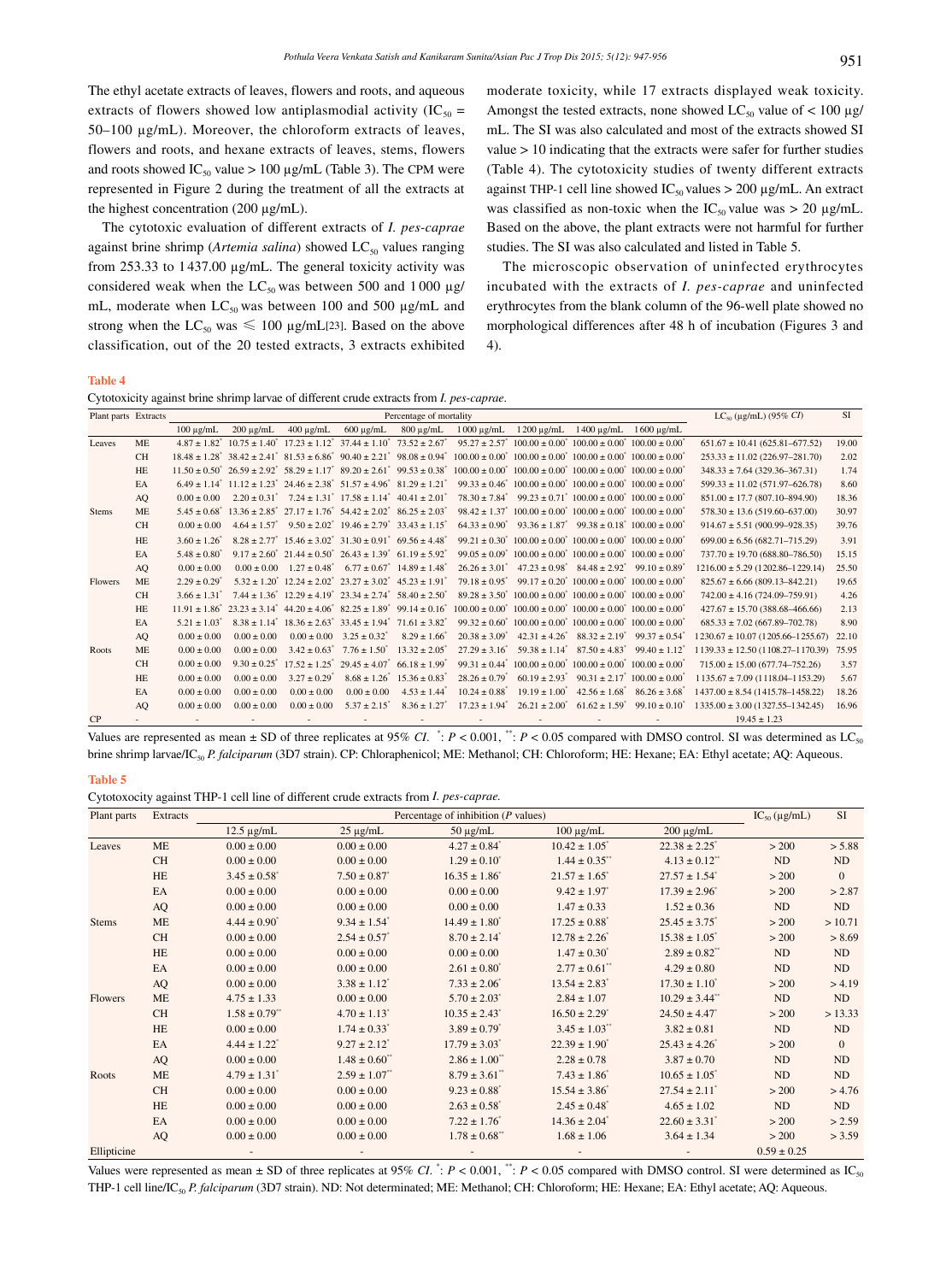

Control (negative) Methanol extracts at concentration of 200 μg/mL





**Figure 1.** Microscopic observations after methanol extract treatment against *P. falciparum* (3D7 strain) at the highest concentration (200 µg/mL).



**Figure 2.** CPM of untreated (control) group and treated groups against *P. falciparum* (3D7 strain).

Methanol extracts showed low CPM similar to chloroquine. CQ: Chloroquine; ME: Methanol; CH: Chloroform; HE: Hexane; EA: Ethyl acetate; AQ: Aqueous.



Figure 3. The normal erythrocytes of the control group in chemical injury to erythrocytes assay.



**Figure 4.** Screening for chemical injury to erythrocytes after the treatment of different crude extracts from *I. pes-caprae* (at the highest concentration of 200 μg/mL).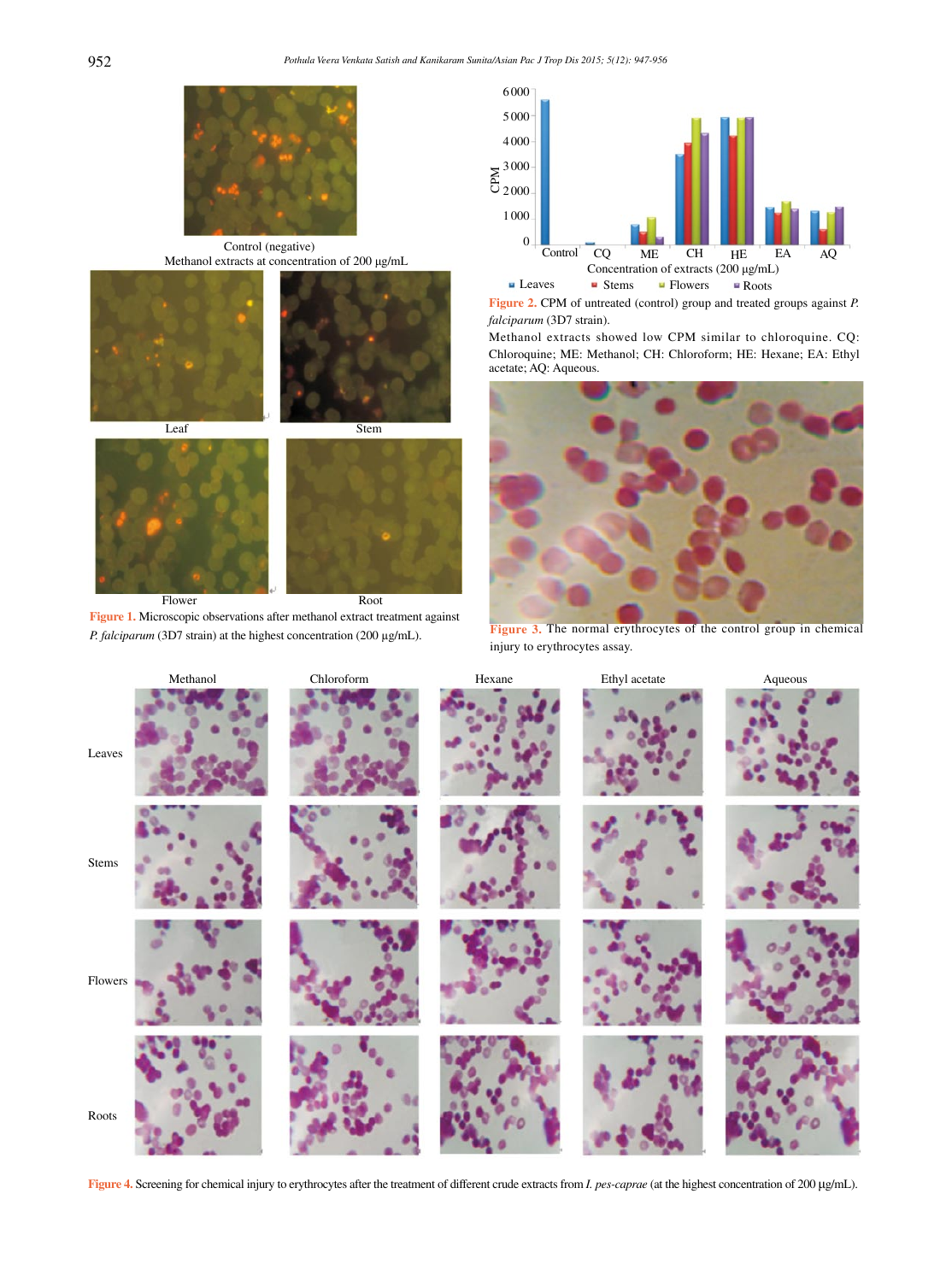#### **4. Discussion**

 Malaria is still the most hazardous parasitic infectious disease which causes two million deaths every year. It is a great burden to developing nations, a number that could rise due to increasing multidrug resistance to all antimalarial drugs currently available[7,8]. There are several genetic polymorphisms identified in *P. falciparum* and *Plasmodium vivax* that can provide reliable data about the prevalence of drug resistance. Among all, the *pfcrt*, *pfmdr1*, *pfdhfr* and *pfdhps* associated with drug sensitivity that have great role in drug resistance mechanisms in parasites are directly connected to treatment failure[26]. From the past 20 years, many strains of *P. falciparum* have developed resistance to chloroquine and other antimalarial drugs. The growth and spread of drug resistant strains of *P. falciparum* has limited effectiveness to the currently used malarial drugs. In view of this fact, the emergence and expand of parasites resistant to antimalarial drugs has caused an urgent need for novel effective alternative antimalarial drug compounds which are discovered and developed with minimal side effects[27].

 Plants have proved to be a good source of chemotherapeutic agents over the years. Today, many of the drugs have been derived from plants resources such as quinine, chloroquine and artemisinin. Historically, medicinal plants have provided a source of encouragement for novel therapeutic drugs, as plantderived medicines have made large contributions. According to the World Health Organization, at the present time, 80% of the world's population depends on plants for their primary health care[28]. Plants can produce secondary metabolites for their defense, which play an important role of physiological activities in human body[29]. The medicinal values of plants are due to the substances that it contains, which generate a physiological action on the human body. Some examples of these plant substances are alkaloids, resins, tannins, essential oils and many others[30]. India has remarkable biodiversity and rich cultural traditions of plant use. Interestingly, today, many of the pharmaceutical companies are utilizing the plant-based drug formulations in therapeutic treatment of various diseases and disorders worldwide[31].

 The present plant (*I. pes-caprae*) is a mangrove plant commonly known as beach morning glory belonging to Convolvulacea family. The plant (*I. pse-caprae*) favorably grows in tropical and sub-tropical mangrove forests[21]. Mangroves are wideranging in tropical and sub-tropical regions, growing in the seashore of saline intertidal zones of sheltered coast lines and contain biologically active antibacterial, antiviral and antifungal compounds[32]. Mangrove plant extracts traditionally have been used for centuries as popular method for treating several disorders related to health. Plant-derived materials have recently became of great interest owing to their versatile applications. Hence, the current studies were undertaken to evaluate the *in vitro* antiplasmodial activity of mangrove plant (*I. pes-caprae*) along with cytotoxicity assay.

 Out of the 20 tested extracts, 9 extracts showed good activity (IC<sub>50</sub> ranged from 15.00  $\mu$ g/mL to 48.67  $\mu$ g/mL), 4 extracts exhibited low activity (IC<sub>50</sub> ranged from 55.32  $\mu$ g/mL to 78.60 μg/mL), while 7 extracts were inactive (IC<sub>50</sub> > 100 μg/mL) to *P. falciparum*. The present study revealed that the methanolic extract of root exhibited excellent antiplasmodial activity with IC<sub>50</sub> value of 15.00  $\mu$ g/mL followed by methanolic extract of stems with  $IC_{50}$  value of 18.51  $\mu$ g/mL. Ethyl acetate extracts have displayed moderate activity whereas the chloroform extracts of leaves, flowers and roots, and hexane extracts of leaves, stems, flowers and roots of *I. pes-caprae* have not shown antiplasmodial activity. The IC<sub>50</sub> value of the methanol root extract of *I. pescaprae* was quite higher than the positive control of chloroquine and showed active antimalarial activity. Thus, the results of our study are also consistent with the outcomes of many researchers who reported the antiplasmodial activities of several plants including polyherbal extracts[33-38].

 Ravikumar *et al*. also reported the antiplasmodial activity of several mangrove plants from southeast coast of India which supports the present study where *I. pes-caprae* is also a mangrove plant[33]. The root extract of *I. pes-caprae* has shown the potent antiplasmodial activity supported by the work of Prakash *et al*., in which *Brucea mollis* root extracts have shown *in vitro* and *in vivo* antiplasmodial activitity[39]. Previous studies on *I. pes-caprae* plant parts and their major chemical classes show various level of biological activities such as antioxidant, antianalagic, antiinflammatory, antispasmodic, antinociceptive, antiarthritic, antihistaminic, antidiabetic, antibacterial, antifungal and immunostimulatory activities[40-48].

 Bagavan *et al*., also did a similar work and they have reported the antimalarial activity of methanol, hexane, chloroform, acetone and ethyl acetate extracts of *Citrus sinensis* (peel), *Leucas aspera*, *Phyllanthus acidus* (leaf), *Ocimum sanctum* and *Terminalia chebula* (seed) against chloroquine-sensitive (3D7) strain of *P. falciparum* and their cytotoxicity on human laryngeal cancer cell line (HEp-2) and normal cell line (Vero) were tested. Out of the 25 test extracts, they have concluded that methanol and ethyl acetate extracts of leaf of *Lepiota aspera*; ethyl acetate, methanol, and acetone extracts of leaf of *Phyllanthus acidus* and acetone extract of seed of *Terminalia chebula* exhibited good antiplasmodial activity  $(IC_{50}$  ranged from 4.76 to 22.76 μg/mL) with SI ranged from 2.04 to 9.97 for HEp-2 and 2 to 12 for Vero cells respectively[49].

 Chenniappan and Kadarkarai tested the antimalarial activity of 50 traditionally used Western Ghats plants alone and in combination with chloroquine against chloroquine-resistant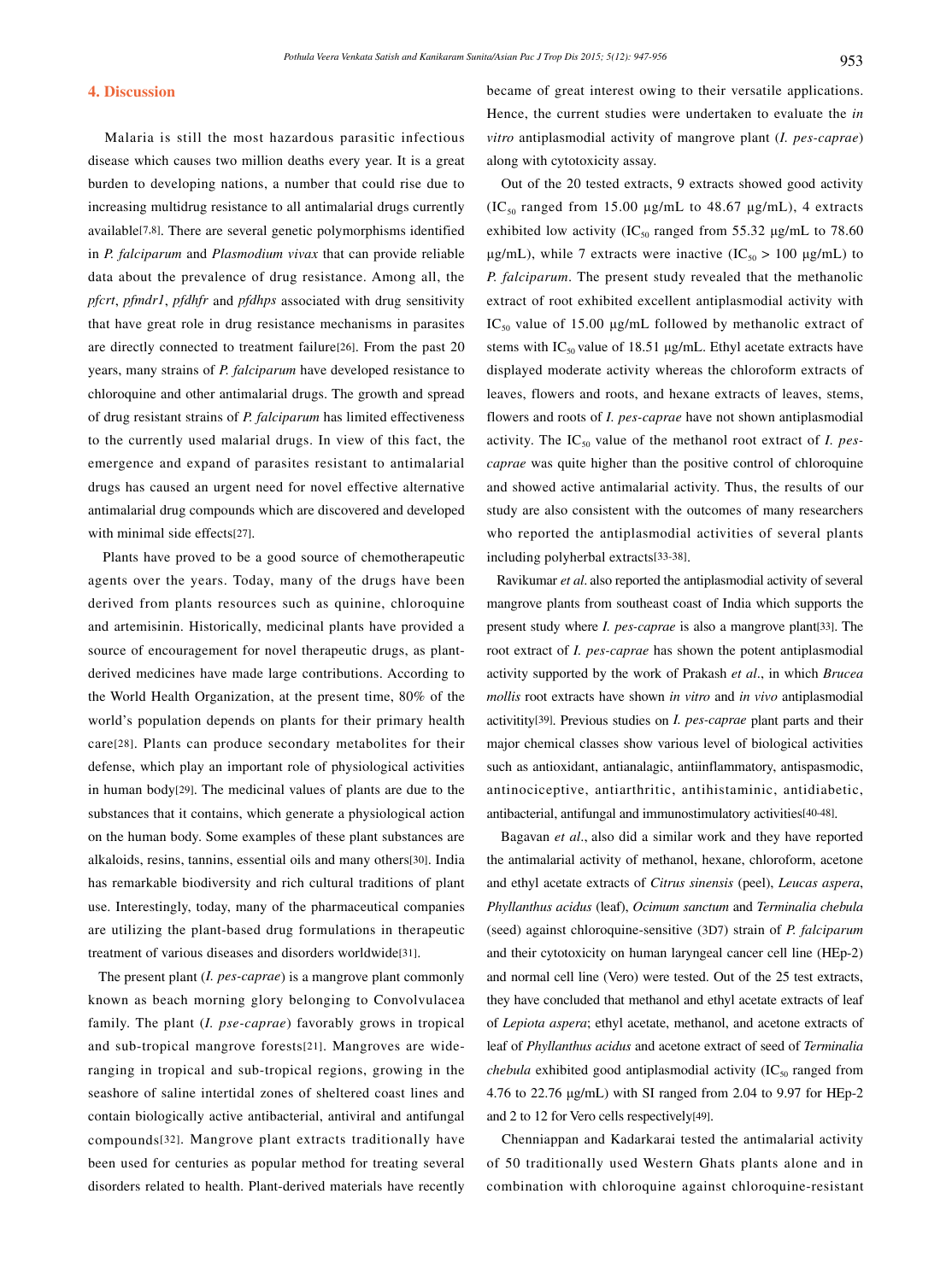*P. falciparum* strains from India[37]. Out of 200 extracts, 29 extracts showed significantly high *in vitro* antiplasmodial activity with  $IC_{50}$  values ranging from 3.96 to 4.85  $\mu$ g/mL, 53 extracts showed significantly good *in vitro* antiplasmodial activity with  $IC_{50}$  values ranging from 5.02 to 9.87  $\mu$ g/mL and 28 extracts showed significantly moderate *in vitro* antiplasmodial activity with  $IC_{50}$  values ranging from 10.87 to 14  $\mu$ g/mL respectively. In combination with chloroquine, 103 extracts showed significant synergistic *in vitro* antiplasmodial activities with synergistic factor values ranging from 1.03 to 1.92 μg/mL and these activities were up to a fold higher with chloroquine, suggesting synergistic interactions of the two drugs[37].

 Kaushik *et al*., screened the ethyl acetate extracts and methanol extracts of 17 Eastern Ghats plants from South India and Buchpora and North India for antiplasmodial activity against chloroquine-sensitive (3D7) and chloroquine-resistant (Indo) strains *P. falciparum* and their toxicity against HeLa cell line[50]. They have reported the ethyl acetate and methanol promising antiplasmodial activity (IC<sub>50</sub> *P. falciparum* 3D7:  $\leq 20 \text{ µg/mL}$ ) from *Aerva lanata, Anisomeles malabarica, Anogeissus latifolia, Cassia alata, Glycyrrhiza glabra, Juglans regia, Psidium guajava* and *Solanum xanthocarpum*. Ethyl acetate extracts from leaves of *Couroupita guianensis, Euphorbia hirta, Pergularia daemia, Tinospora cordifolia* and *Tridax procumbens* as also methanol extracts from *Ricinus communis* displayed excellent antiplasmodial activity (*P. falciparum* 3D7 IC<sub>50</sub>: 21–40 μg/mL). Moderate activity (*P. falciparum* 3D7 IC<sub>50</sub>: 40-60 μg/mL) was reported from ethyl acetate extracts of leaves of *Cardiospermum halicacabum, Indigofera tinctoria* and *Ricinus communis* while the other extracts showed marginal activities (*P. falciparum* 3D7 IC<sub>50</sub>: 60 to 100  $\mu$ g/mL). The promising extracts illustrated good resistance indices (0.41–1.4 µg/mL) against the chloroquineresistant (Indo) strain of *P. falciparum* and good selective indices (3 to 22.2) from tested HeLa cell line[50].

 In the present investigation, the plant extracts of methanol, ethyl acetate and aqueous have shown good antiplasmodial activity and *in vivo* cytotoxicity  $LC_{50}$  values from 500 to 1000  $\mu$ g/mL (weak toxicity) which is considered safer for therapies. And the *in vitro* cytotoxicity IC<sub>50</sub> values were  $> 200 \mu g/mL$  (non-toxic) for all the test extracts of the present study and are not harmful for further therapeutic studies[34]. Majority of the tested extracts shown SI > 10 during both *in vivo* and *in vitro* cytotoxicity studies indicates the safer therapy[38]. Thus, our results are in corroboration with the findings of Musila *et al*., who reported the cytotoxicity of stem bark of *Launaea cornuta* on brine shrimp larvae (weakly toxic)[51]. However, the low toxicity of *I. pes-caprae* extracts suggests that it is potential for inhibiting the growth of *P. falciparum* without the inherent toxicity.

 Cytotoxicity is also endorsed to the occurrence of various secondary metabolites found in plant extracts. Not only their existence but also the quantity of the phytochemical components in a given plant extract will determine the scope of its bioactivity. In addition, the occurrence of more than one class of secondary metabolites in a certain plant extract determines the nature and scope of its biological activity[51]. The current *in vitro* antiplasmodial activity of the test extracts may be due to the presence of major chemical classes such as alkaloids and phenols. The alkaloids are strong antiplasmodial compounds. Except the alkaloids, the major chemical classes such as coumarins, phenols, polysaccharides and flavanoids are also concerned with strong antiplasmodial activities[52].

 The present results are supported by Ouattara *et al*., who reported that polysaccharides and polysaccharide derivatives (prumycin) had potential antiplasmodial activity. Alkaloids, flavonoids and sesquitepenes were reported to be potent plant secondary metabolites with extensive range of bioactivities[53]. Alkaloids, major classes of compounds, have power of antimalarial activity and quinines, one of the most important and oldest antimalarial drugs, belongs to alkaloids. Biological activity is attributed to the presence of various secondary metabolites in plants[51]. In view of this, it envisages that any one of the classes of compounds may be responsible for the activity.

 In addition, none of the test extracts of *I. pes-caprae* have shown any of the chemical injury to the erythrocytic membrane throughout the experimentation. Commonly, the erythrocytic membrane is a fragile structure that can be significantly altered by drug interactions. The mechanical stability of the erythrocytic membrane is an excellent indicator of *in vitro* studies for cytotoxicity screening, because of its structural dynamics favoring interactions with drugs and this signifies the possible use of these extracts as antiplasmodial drug in future. The mechanism of action might be due to the inhibition of hemozoin biocrystallization by the alkaloids and inhibition of protein synthesis by triterpenoids[54].

 So, it can be concluded from the present study that methanolic extract of root, stem, leaf and flower of *I. pes-caprae* displayed *in vitro* antimalarial activity and warranted further investigation of those plants as potential sources of antiplasmodial agents. Additional *in vitro* and *in vivo* work aimed at understanding the mechanisms of action of the active plant extracts, isolating and characterizing the bioactive constituents is underway in our laboratories and will be reported in due course of time.

### **Conflict of interest statement**

We declare that we have no conflict of interest.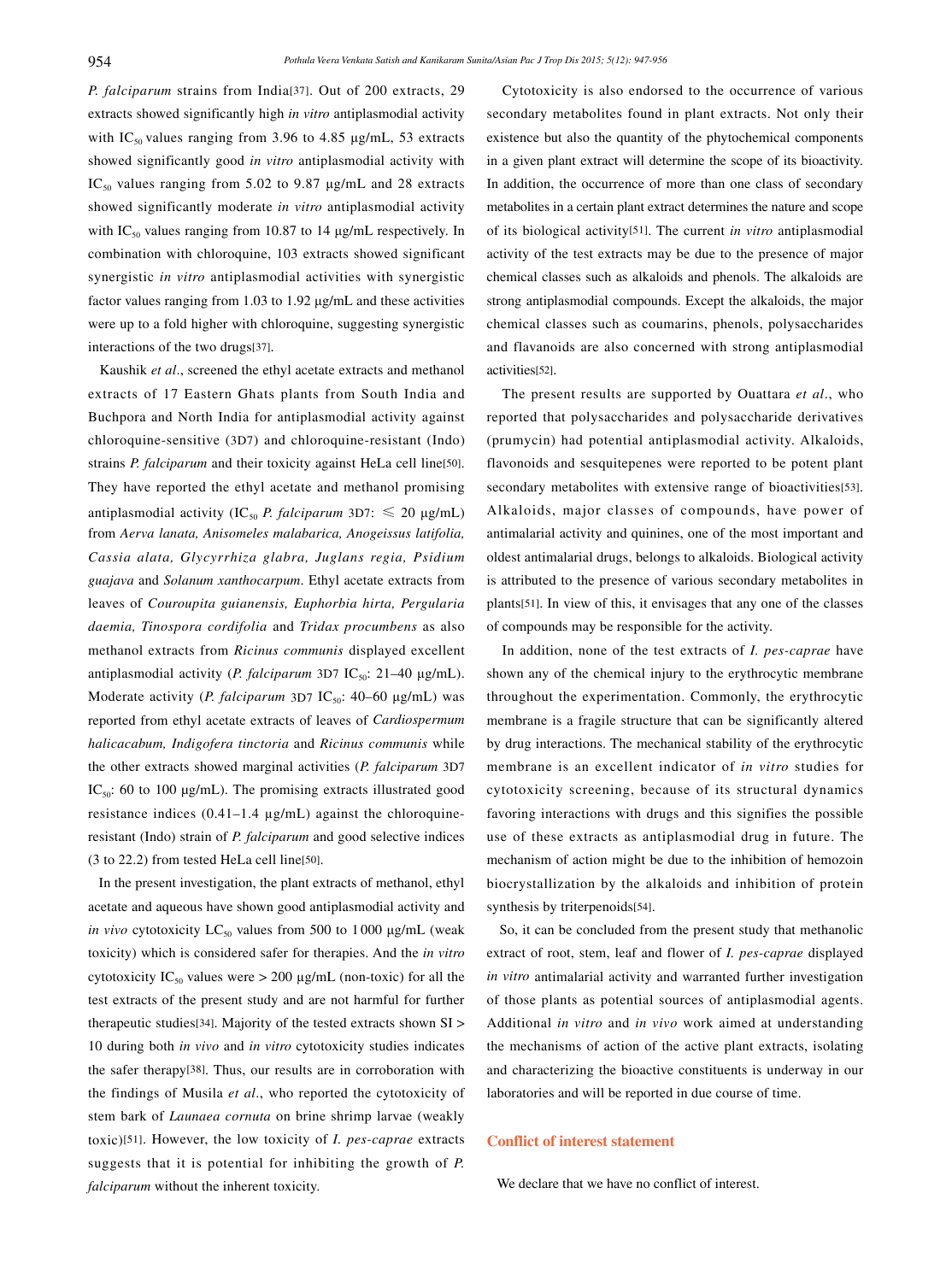#### **Acknowledgments**

 The authors are thankful to the co-ordinator, Dept. of Zoology and Aquaculture, Acharya Nagarjuna University for providing necessary facilities through SAP-DRS-Phase II Funding by University Grants Commission, New Delhi, India. The first author is thankful to Indian Academy Sciences (Bangalore) for giving him the technical training related to this paper at NCCS, Pune, Fellow.

# **References**

- [1] Ong'echa JM, Keller CC, Were T, Ouma C, Otieno RO, Landis-Lewis Z, et al. Parasitemia, anemia and malarial anemia in infants and young children in a rural holoendemic *Plasmodium falciparum* transmission area. *Am J Trop Med Hyg* 2006; **74**(3): 376-85.
- [2] Tanner M, de Savigny D. Malaria eradication back on the table. *Bull World Health Organ* 2008; **86**(2): 82.
- [3] Vitoria M, Granich R, Gilks CF, Gunneberg C, Hosseini M, Were W, et al. The global fight against HIV/AIDS, tuberculosis, and malaria: current status and future perspective. *Am J Clin Pathol* 2009; **131**(6): 844-8.
- [4] World Health Organization. The world health report 1999: making a difference. Geneva: World Health Organization; 1999. [Online] Available from: http://www.who.int/whr/1999/en/whr99\_ en.pdf?ua=1 [Accessed on 12th October, 2015]
- [5] Le Bars J, Durand R. The mechanisms of resistance to antimalarial drugs in *Plasmodium falciparum*. *Fundam Clin Pharmacol* 2003; **17**(2): 147-53.
- [6] White NJ. Qinghaosu (artemisinin): the price of success. *Science* 2008; **320**(5874): 330-4.
- [7] Anvikar AR, Sharma B, Sharma SK, Ghosh SK, Bhatt RM, Kumar A, et al. *In vitro* assessment of drug resistance in *Plasmodium falciparum* in five states of India. *Indian J Med Res* 2012; **135**(4): 494-9.
- [8] Noedl H, Se Y, Schaecher K, Smith BL, Sochet D, Fukuda MM, et al. Evidence of artemisinin-resistant malaria in Western Cambodia. *N Engl J Med* 2008; **359**(24): 2619-20.
- [9] Ridley RG. Medical need, scientific opportunity and the drive for antimalarial drugs. *Nature* 2002; **415**(6872): 686-93.
- [10] Mutabingwa TK. Artemisinin-based combination therapies (ACTs): best hope for malaria treatment but inaccessible to the needy! *Acta Trop* 2005; **95**(3): 305-15.
- [11] Tran QL, Tezuka Y, Ueda JY, Nguyen NT, Maruyama Y, Begum K, et al. *In vitro* antiplasmodial activity of antimalarial medicinal plants used in Vietnamese traditional medicine. *J Ethonopharmacol* 2003; **86**(2-3): 249-52.
- [12] Kathiresan K, Bingham BL. Biology of mangroves and mangrove ecosystems. *Adv Mar Biol* 2001; **40**: 81-251.
- [13] Inbaneson SJ, Ravikumar S, Suganthi P. *In vitro* antiplasmodial

effect of ethanolic extracts of coastal medicinal plants along Palk Strait against *Plasmodium falciparum*. *Asian Pac J Trop Biomed*  2012; **2**(5): 364-7.

- [14] Kumar SR, Ramanathan G, Subhakaran M, Inbaneson SJ. Antimicrobial compounds from marine halophytes for silkworm disease treatment. *Int J Med Med Sci* 2009; **1**(5): 184-91.
- [15] Beula JM, Gnanadesigan M, Rajkumar PB, Ravikumar S, Anand M. Antiviral, antioxidant and toxicological evaluation of mangrove plant from South East coast of India. *Asian Pac J Trop Biomed* 2012; **2**(Suppl 1): S352-7.
- [16] Krishnamoorthy M, Sasikumar JM, Shamna R, Pandiarajan C, Sofia P, Nagarajan B. Antioxidant activities of bark extract from mangroves, *Bruguiera cylindrica* (L.) *Blume* and *Ceriops decandra* Perr. *Indian J Pharmacol* 2011; **43**(5): 557-62.
- [17] Yang Y, Zhang Y, Liu D, Li-Weber M, Shao B, Lin W. Dolabranetype diterpenes from the mangrove plant *Ceriops tagal* with antitumor activities. *Fitoterapia* 2015; **103**: 277-82.
- [18] Patra JK, Thatoi H. Anticancer activity and chromatography characterization of methanol extract of *Herittrera fomes* Buch. Ham, a mangrove plant from Bhitarkanika, India. *Orient Pham Exp Med*  2013; **13**(2): 133-42.
- [19] Devall MS. The biological flora of coastal dunes and wetlands 2. *Ipomoea pes-caprae* (L.) Roth. *J Coast Res* 1992; **8**(2): 442-56.
- [20] Ravikumar S, Inbaneson SJ, Suganthi P, Venkatesan M, Ramu A. Mangrove plants as a source of lead compounds for the development of new antiplasmodial drugs from South East coast of India. *Parasitol Res* 2011; **108**(6): 1405-10.
- [21] Trager W. The cultivation of *Plasmodium falciparum*: applications in basic and applied research in malaria. *Ann Trop Med Parasitol* 1987; **81**(5): 511-29.
- [22] Simonsen HT, Nordskjold JB, Smitt UW, Nyman U, Palpu P, Joshi P, et al. *In vitro* screening of Indian medicinal plants for antiplasmodial activity. *J Ethnopharacol* 2001; **74**(2): 195-204.
- [23] Meyer BN, Ferrigni NR, Putnam JE, Jacobsen LB, Nichols DE, McLaughlin JL. Brine shrimp: a convenient general bioassay for active plant constituents. *Planta Med* 1982; **45**(5): 31-4.
- [24] Ayesh BM, Abed AA, Faris DM. *In vitro* inhibition of human leukemia THP-1 cells by *Origanum syriacum* L. and *Thymus vulgaris*  L. extracts. *BMC Res Notes* 2014; **7**: 612.
- [25] Khonkarn R, Okonogi S, Ampasavate C, Anuchapreeda S. Investigations of fruit peel extracts as source for compounds with antioxidant and antiproliferative activites against human cell lines. *Food Chem Toxicol* 2010; **48**(8-9): 2122-9.
- [26] Jovel IT, Mejia RE, Baneqas E, Piedade R, Alger J, Fontecha G, et al. Drug resistance associated genetic polymorphisms in *Plasmodium falciparum* and *Plasmodium vivax* collected in Honduras, Central America. *Malar J* 2011; **10**: 376.
- [27] Pascual A, Parola P, Benoit-Vical F, Simon F, Malvy D, Picot S, et al. *Ex vivo* activity of the ACT new components pyronaridine and